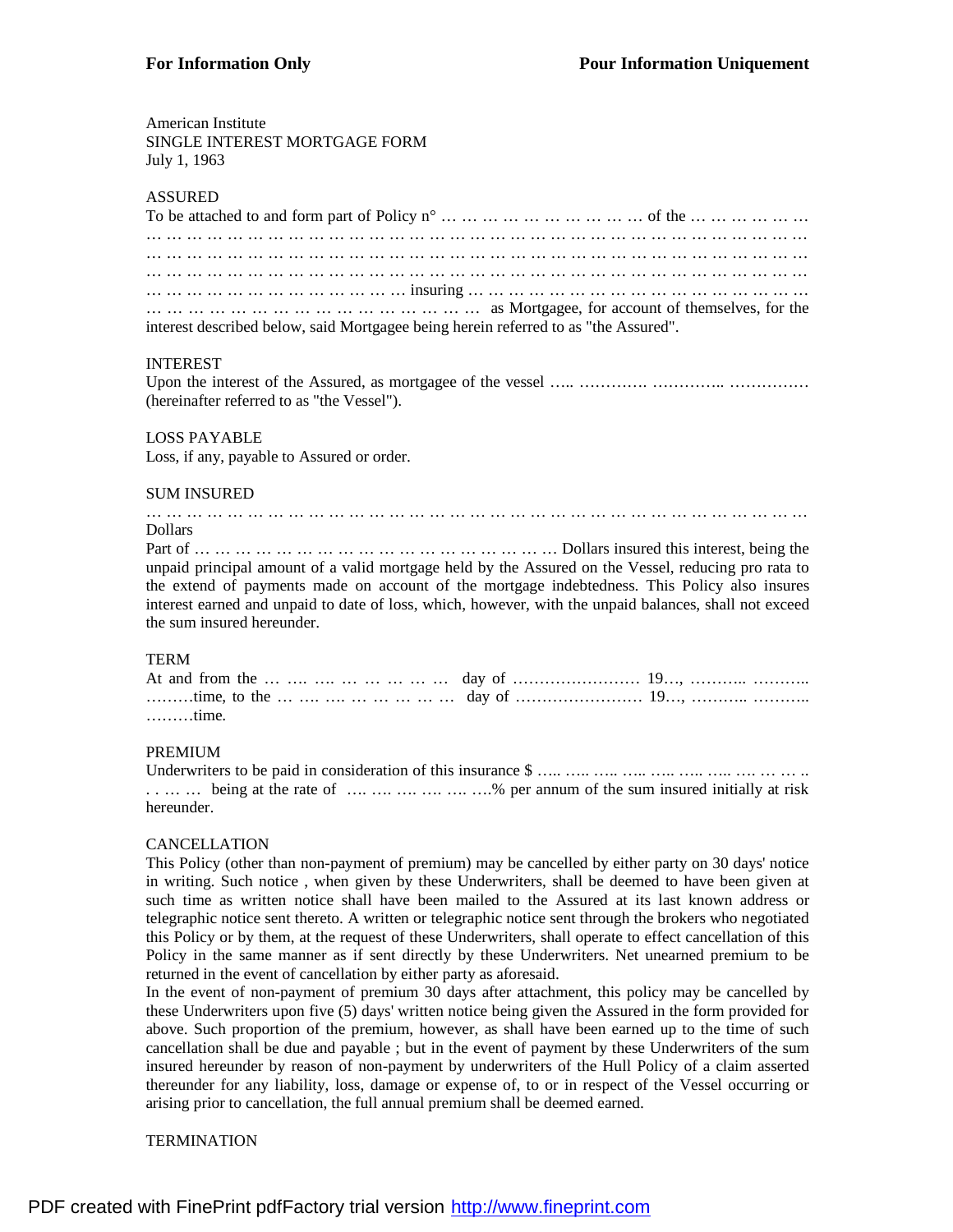Unless otherwise agreed to in writing by these Underwriters, the insurance afforded by this Policy shall terminate in the event that there has been a change, voluntary or otherwise, in the ownership of the Vessel or it has been placed under new management or chartered on a bareboat basis or requisitioned on that basis.

# CONDITIONS OF ATTACHMENT AND DURATION OF RISK

- 1. It is a condition of this insurance that during the term of this Policy :
- (a) the Vessel is covered by policies of insurance on the form and in the amount specified below :
- (b) the Assured is named as a loss payee in the policies above described, which are herein referred to collectively and separately and defined as "the Hull Policy".

#### RISKS INSURED AGAINST

2. This Policy insures only against the non-payment by underwriters of the Hull Policy, of a claim asserted thereunder for any liability, loss, damage or expense occurring or arising during the term of this Policy, which non-payment results from any act of, or omission by, the assured(s) named in the Hull Policy, or breach of any warranty, express or implied, in the Hull Policy other than breach of the warranty contained in the F. C. & S; Clause thereof;

PROVIDED that such act or omission or breach of warranty occurred without the consent or privity of the Assured.

## **EXCLUSIONS**

3. This insurance afforded by this Policy does not cover :

- (a) the non-payment of claim for any liability, loss, damage or expense, or any part thereof, of, to or in respect to the Vessel :
- (i) collectible under the Hull Policy or which would be collectible thereunder except for the insolvency of the underwriters thereon ; or
- (ii) not recoverable under the Hull Policy by reason of any deductible or franchise included therein; or
- (iii) which has been satisfied, repaired or discharged prior to payment of a claim hereunder ; or
- (b) any claim of the Assureds arising solely out of the insolvency of the Mortgagor.

In no event shall these Underwriters indemnify or contribute to, pro rata or otherwise, underwriters on the Owner's Policies.

#### CONDITIONS PRECEDENT TO CLAIM

4. As a condition precedent to any claim hereunder, unless waived by these Underwriters, the Assured must have

- a) received from the underwriters on the Hull Policy, as the case may be, denial of claim for any liability, loss, damage or expense which is the subject of a claim hereunder, and
- b) the Assured shall must have instituted suit against such underwriters to collect such claim.

# 5. SUBROGATION OF UNDERWRITERS

- (a) These Underwriters, upon payment of a loss under this Policy, shall, to the extend of such payment, be subrogated to all of the rights of the Assured under the Hull Policy, the Mortgage on the Vessel and any note or bond secured thereby and under any other instrument taken by the Assured as security for the repayment of the Mortgage indebtedness. On the request of the Underwriters, the Assured shall execute and deliver all documents necessary to effect a valid assignment of the said policy, mortgage, note or bond, and any other instrument taken by way of security as aforesaid, and all the rights, title and interest of the Assured therein. Any net sum recovered by these Underwriters in excess of the amount due to them by reason of their rights of subrogation as aforesaid shall be held for the account of the Assured.
- (b) If any event occurs which does or could give rise to a claim under this Policy, the Assured shall not in any way, whether by act or failure to act, impair these Underwriters' rights of subrogation as aforesaid. Any claim under this Policy shall be reduced to the extend that such rights of subrogation have been impaired.